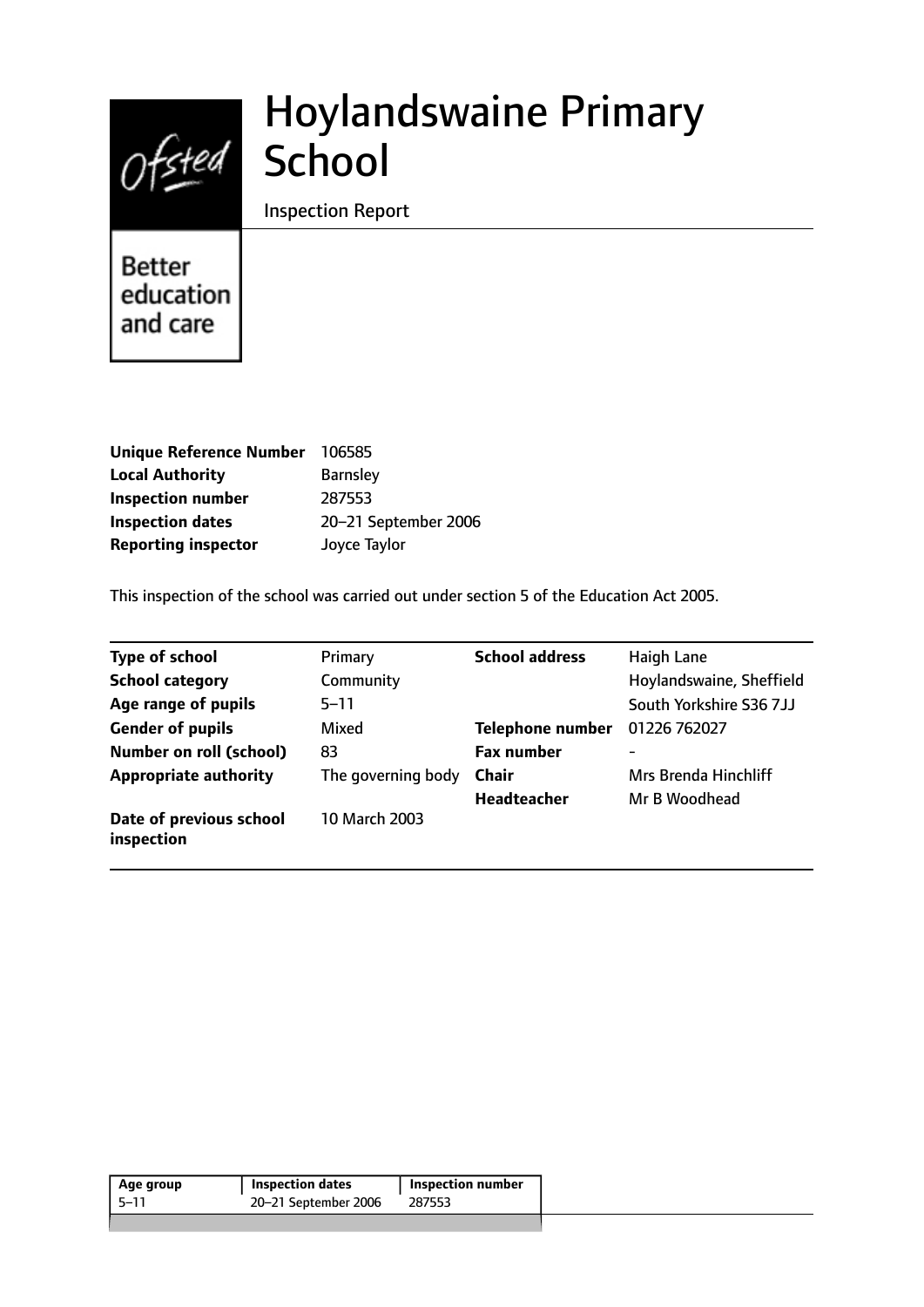© Crown copyright 2006

Website: www.ofsted.gov.uk

This document may be reproduced in whole or in part for non-commercial educational purposes, provided that the information quoted is reproduced without adaptation and the source and date of publication are stated.

Further copies of this report are obtainable from the school. Under the Education Act 2005, the school must provide a copy of this report free of charge to certain categories of people. A charge not exceeding the full cost of reproduction may be made for any other copies supplied.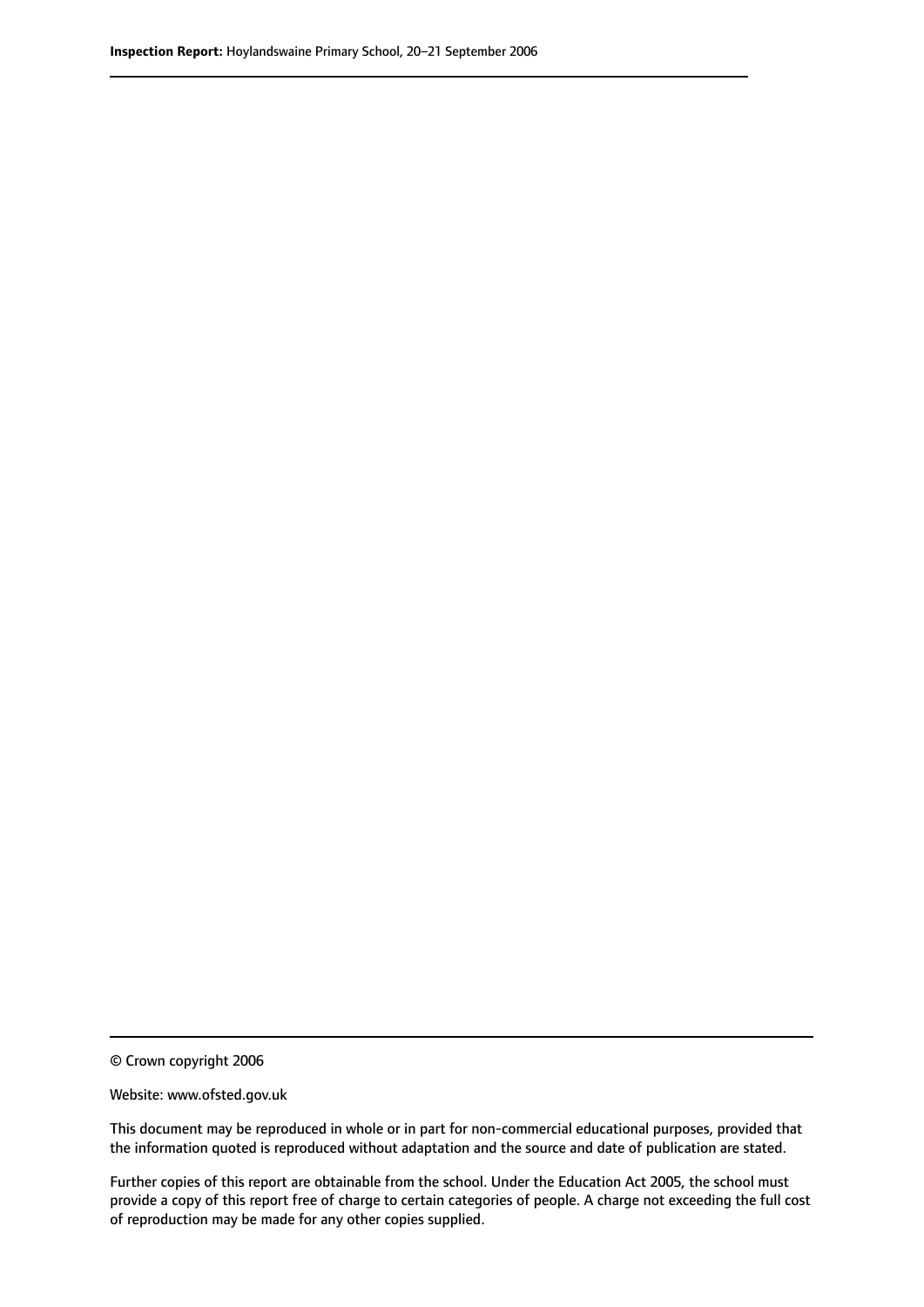## **Introduction**

The inspection was carried out by an Additional Inspector.

## **Description of the school**

Hoylandswaine Primary School enrols most of its pupils from the local village, which is located in an area with favourable economic circumstances. Fewer pupils than average have learning difficulties and/or disabilities(LDD) and the proportion having statements of special educational need is lower than in most schools. A new headteacher was appointed from the beginning of this term, succeeding the longstanding former headteacher.

#### **Key for inspection grades**

| Grade 1 | Outstanding  |
|---------|--------------|
| Grade 2 | Good         |
| Grade 3 | Satisfactory |
| Grade 4 | Inadequate   |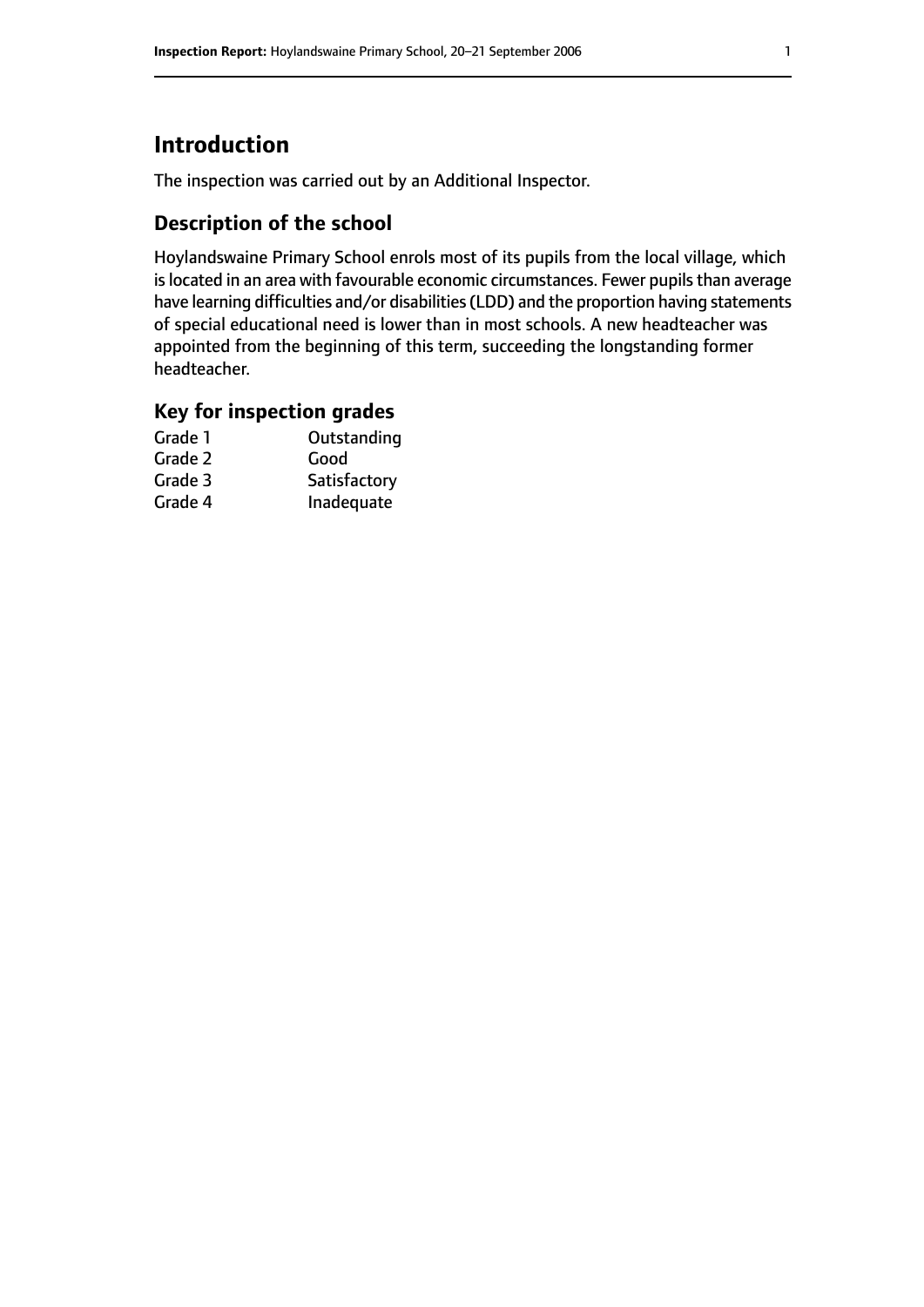## **Overall effectiveness of the school**

#### **Grade: 3**

Hoylandswaine Primary School provides a satisfactory education for its pupils and there are considerable strengths contributing to an improving picture. Children arrive having already had a good start and test results show that by the end of Year 6 they reach high standards in English, mathematics and science. The teaching is good and during their time in the school pupils achieve well. Provision for other subjects is not so well established. Whilst leadership and management are satisfactory and have supported the improving standards, certain weaknesses identified at the time of the last inspection have remained until very recently and have resulted in subject planning being inconsistent. This has led to standards in some other subjects, such as information and communication technology (ICT), not being as high as those in English, mathematics and science. The guidance provided to support pupils' learning is inconsistent. Some excellent strategies are in place to assess pupils' progress but sometimes assessments are not sufficiently robust.

The curriculum is satisfactory. It emphasises important skills in writing and science which have helped to raise standards. However, there are weaknesses in the coverage and resourcing of ICT, which hampers the development of pupils' skills in this subject. A new all-weather sports pitch has improved provision for physical development and broadened the range of sport provided. The needs of a tiny minority of pupils with LDD are not always taken fully into account and, whilst overall their progress is satisfactory, they do not always progress as well as they could.

Personal development is good. Pupils enjoy school and their parents say they are keen to attend. 'I love my school,' one child told his mum. Older pupils show they are confident and capable of making decisions and handling unexpected situations. Pupils receive satisfactory care. Provision for children in the Foundation Stage is good and they maintain their above average standards.

The recently appointed headteacher's active participation in the life of the school has enabled him to rapidly evaluate the way the school works. His early views show he already knows what needs to be done to develop a more united approach without diluting the school's numerous strengths. He recognised where the school's self-evaluation was inaccurate and has made more precise judgements. New initiatives, introduced this term, are already strengthening procedures and ensuring developments take account of the work of the school as a whole. There is a strong feeling of support for the headteacher and a strong commitment and partnership from all staff. The school provides satisfactory value for money.

#### **What the school should do to improve further**

- Ensure the work of the school is thoroughly evaluated and coordinated leading to a more uniform approach to planning and to higher standards in subjects other than English, mathematics and science.
- Ensure resources support the learning in ICT to develop pupils' skills.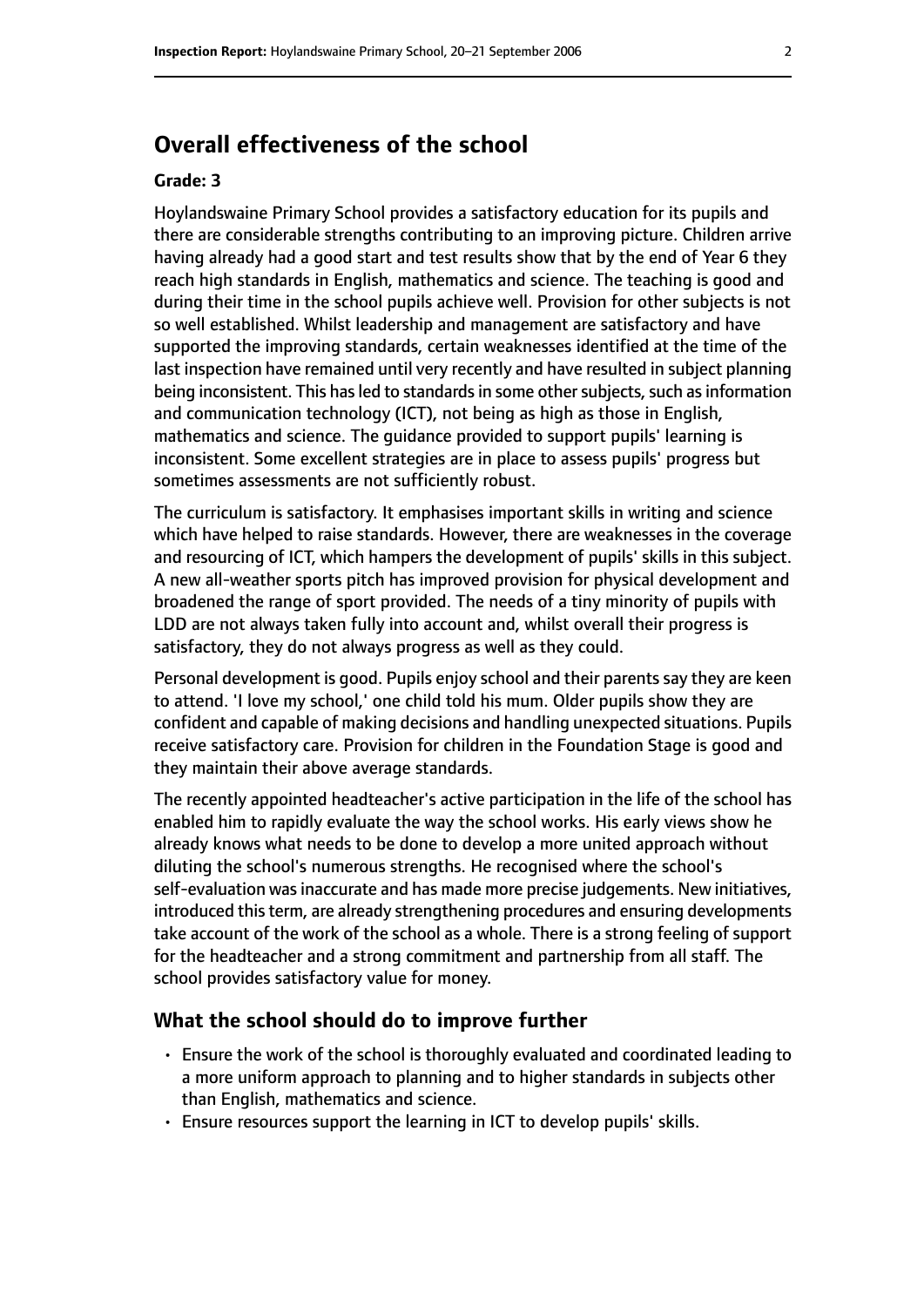- Introduce assessment strategies that monitor and support pupils' progress across the whole school.
- Ensure all pupils identified with learning difficulties and/or disabilities receive clear targets that support the development of their learning.

## **Achievement and standards**

#### **Grade: 2**

Standards in English, mathematics and science are higher than those nationally and higher than at the time of the last inspection. Children arrive in Reception with above average standards, which are maintained during their Reception year. By the time they leave Year 2, pupils' standards are above average. This shows an improving trend, building on last year's positive developments. By the time they leave Year 6, standards are well above average and pupils have achieved well. The oldest pupils experience extremely thorough assessment, particularly in writing, and this contributes to their very high standards. Resourcing difficulties and the lack of an overall plan have led to limited use of ICT skills. The school's approach to identifying and supporting vulnerable pupils and those with learning difficulties and/or disabilities ensures many achieve as well as their peers. However, a tiny minority of these pupils do not have clear, regularly reviewed targets and these pupils make uneven progress during their time in the school.

## **Personal development and well-being**

#### **Grade: 2**

Pupils' attitudes to work are positive and their behaviour in classrooms is excellent. Playtimes provide them with an opportunity to involve each other in games and take care of new or younger pupils. Pupils say they feel safe and joked about the fire alarm starting during a thunderstorm. 'We were told it was a false alarm,' they said, 'and we were all safe and sound inside, away from the storm.' They know to approach adults in the school if they have problems or difficulties. Work to achieve a Healthy School Mark ensures the pupils have a good understanding of healthy lifestyles. Attendance is above the national average and punctuality is good.

Pupils are eager to take on responsibilities and the oldest have class or school jobs such as checking resources or giving out books. The school council, recently reorganised, is keen to involve more of the younger pupils than before. In the Reception class, children have settled quickly. As a result, their independence and self-esteem are good. There is good overall provision for spiritual, moral, social and cultural development. Pupils show affection and consideration for one another, especially for the very young. They have strong views on what is right or wrong, but their understanding of people from different heritages is developing more slowly than other aspects because they rarely meet people from different cultures.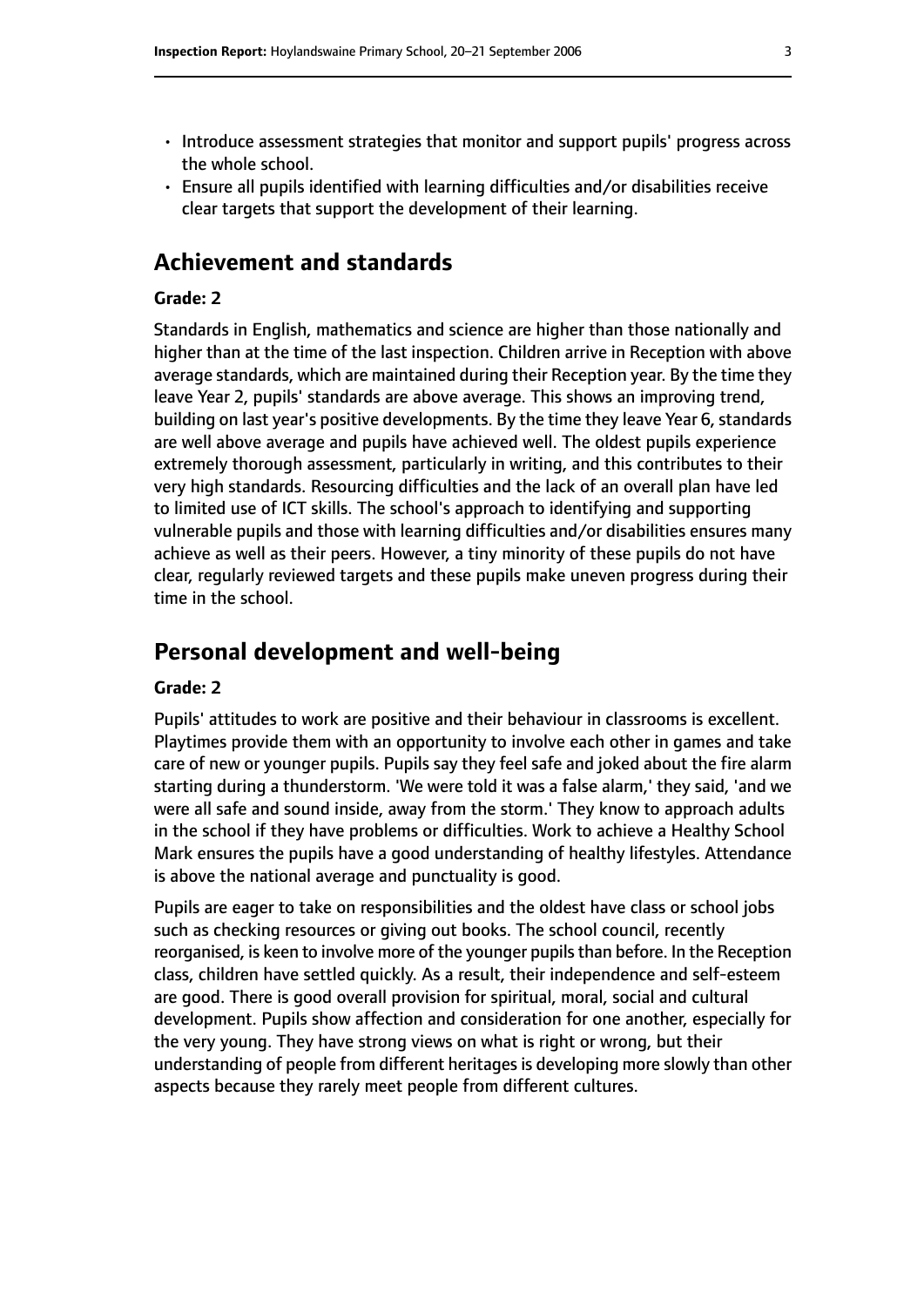## **Quality of provision**

#### **Teaching and learning**

#### **Grade: 2**

The quality of teaching and learning is good. An effort to improve provision in writing has brought about higher standards and, in one class, an extremely thorough assessment system shows, in detail, how well writing skills are developing. Other classes do not assess so thoroughly and the learning needs of all the pupils are not so clear. Assessment strategies vary in detail from one subject to another and the school's best practice has not been capitalised upon. Across the school, enthusiastic and effective teachers value pupils' ideas and encourage them to discuss their work. 'Find a finer word,' a teacher said to the class and one suggested improving 'shine' to 'shimmer'. In the Foundation Stage, the youngest children have sensible learning opportunities away from the Year 1 pupils and they are developing good levels of independence.

Pupils who have learning difficulties and/or disabilities are supported well by skilled teaching assistants who contribute effectively to their good progress. Not all pupils identified with less significant, but nonetheless noticeable difficulties, have up-to-date learning plans. As a result, these pupils do not always receive the specific teaching they really need.

#### **Curriculum and other activities**

#### **Grade: 3**

The curriculum is satisfactory. It ensures all subjects except ICT receive appropriate attention and, for the most part, the balance within subjects is satisfactory. Provision is not as strong as the school indicated in its own evaluation. Long term curriculum planning is inconsistent in quality and as a result standards in several subjects are not as high as in English, mathematics and science. Coverage sometimes underemphasises aspects of certain subjects, for example, ICT and this contributes to the patchy skills development in this subject. Provision for personal and social education is good and equips pupils with effective basic skills for life. Useful residential visits, for example, foster self-confidence, teamwork and responsibility. Pupils are provided with strong support and encouragement to adopt healthy lifestyle choices. The curriculum in the Foundation Stage is good and the outdoor learning area has been created since the last inspection.

#### **Care, guidance and support**

#### **Grade: 3**

Care, guidance and support are satisfactory rather than good as the school believes because some procedures need updating and those relating to academic guidance have weaknesses. Systems to track progress are varied. Examples of excellent strategies are in place but are not used across the school. Not all procedures relating to safeguarding pupils are currently up to date. However, governors and the headteacher are dealing with these areas of improvement as a matter of urgency. Good pastoral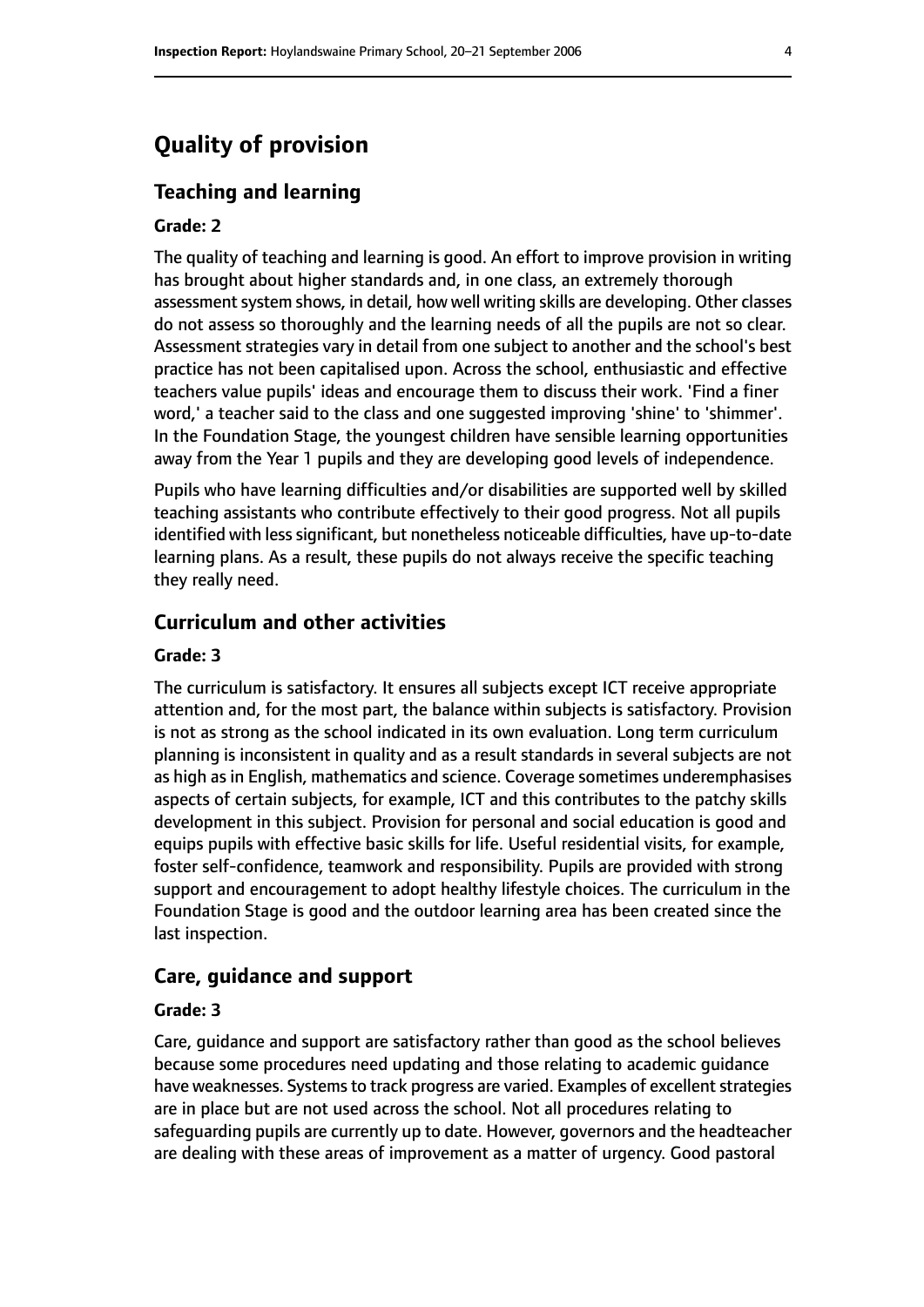care and guidance are provided, for instance, by highlighting kind behaviour during 'sharing' assemblies and providing time for quiet reflection about how to improve. As a result, pupils speak confidently about helping each other and show consideration. Parents have confidence in the school and praise the way their pupils are helped when in any difficulty. Pupils with LDD are given good support when their needs are clearly recorded, whilst some others could receive a sharper focus. There are proper arrangements in place for child protection and to assess risks relating to visits as well as every-day life around school.

## **Leadership and management**

#### **Grade: 3**

Leadership and management are satisfactory with some strengths. Good teaching has ensured standards have improved. Longstanding underdeveloped procedures, for certain important aspects of school life, result in a lower judgement than the school's evaluation of 'good'. Despite the current headteacher's very recent arrival at the school, his confident, yet perceptive start means staff already look to him for direction in leading improvements. He has clearly identified where the school is strong and where it needs to develop. He has already implemented improvements to aspects of provision for pupils with learning difficulties and/or disabilities, to the day-to-day running of the school and to involving parents more, as well as ensuring all requirements are met. These early initiatives show the school's capacity to improve is satisfactory. Governance is satisfactory. Strengths are in a high level of commitment to the school and in soundly managing a difficult budget. However, they are only now beginning to seek a firmer monitoring role to discover if initiatives have been implemented.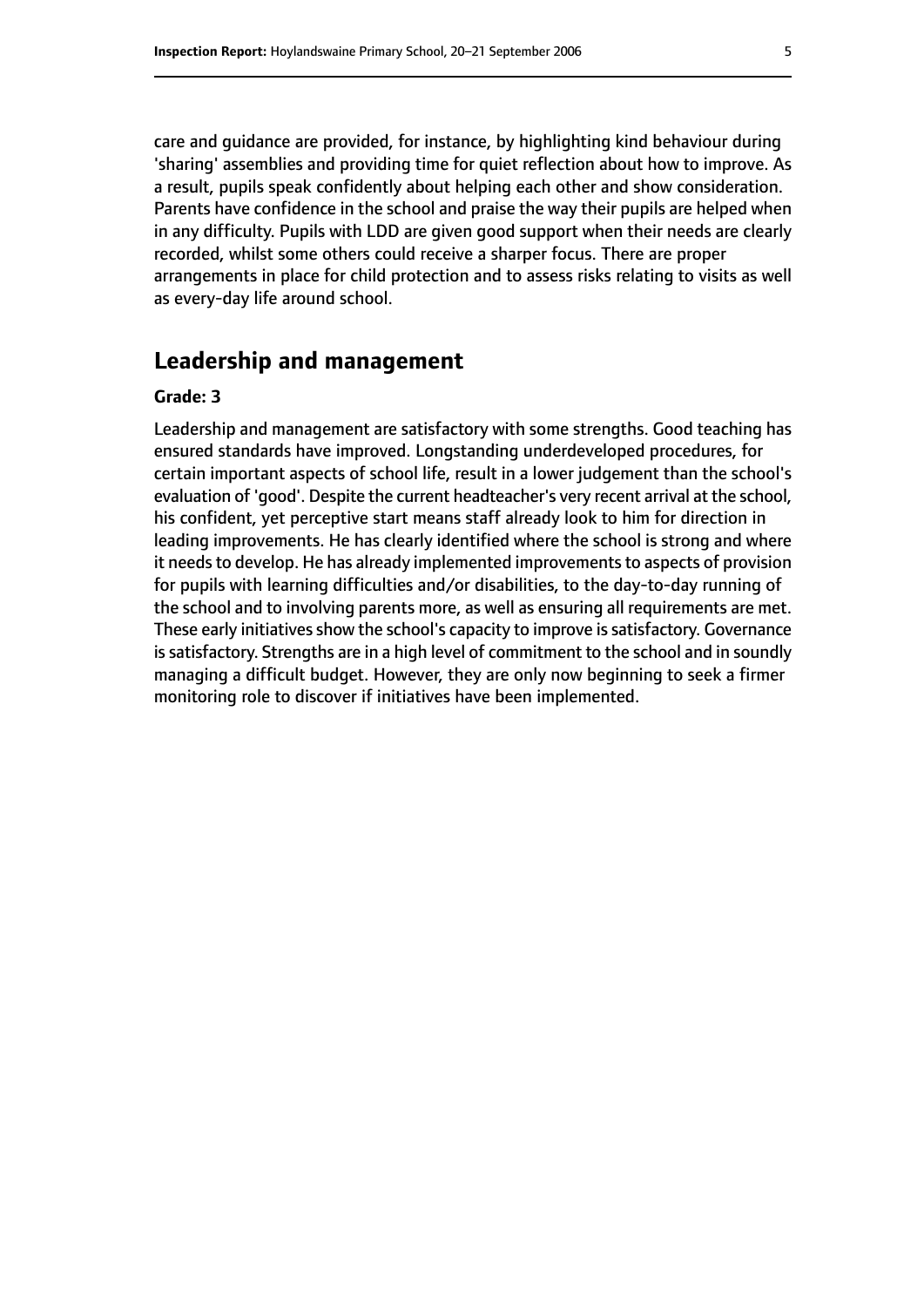**Any complaints about the inspection or the report should be made following the procedures set out inthe guidance 'Complaints about school inspection', whichis available from Ofsted's website: www.ofsted.gov.uk.**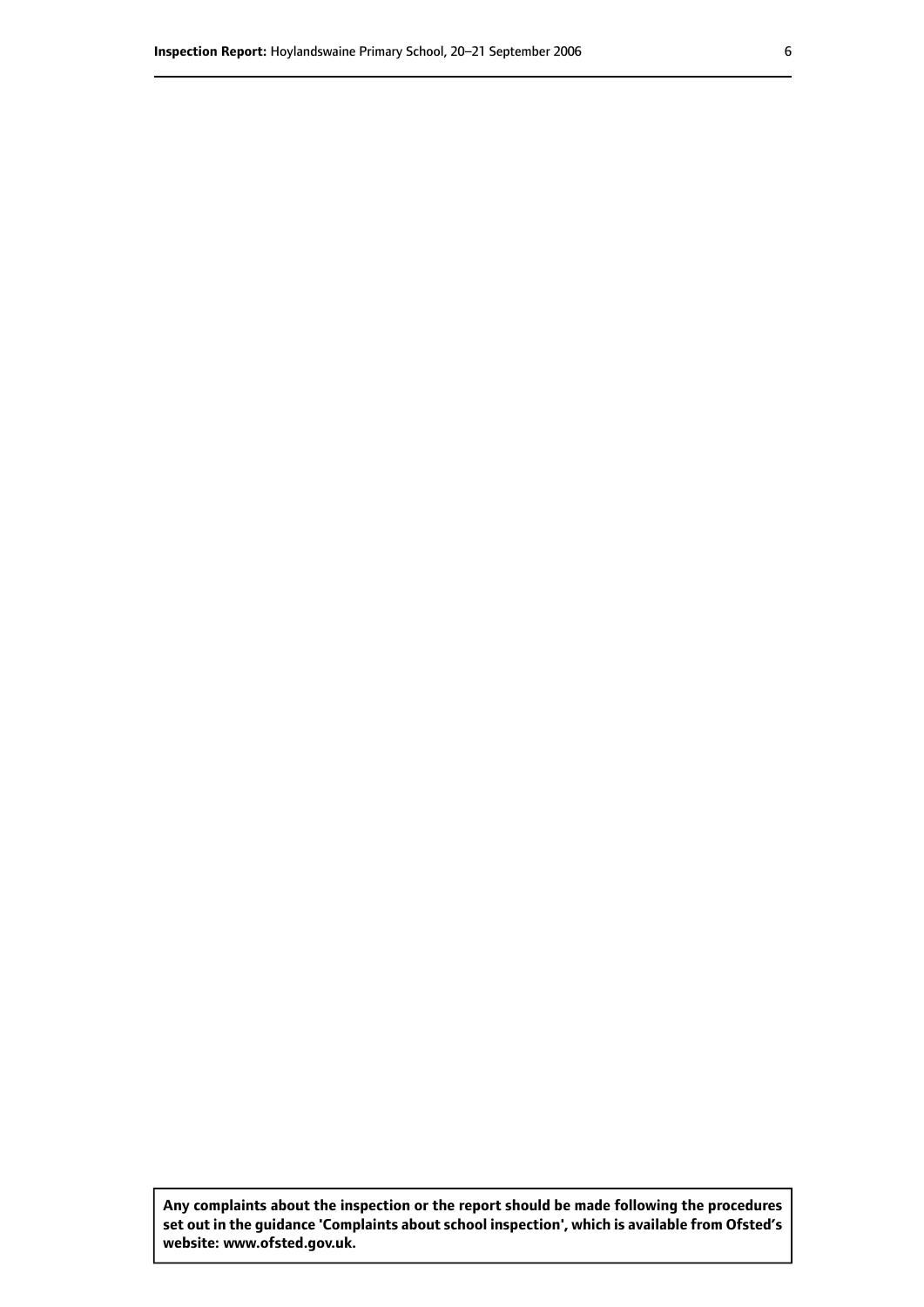## **Inspection judgements**

| Key to judgements: grade 1 is outstanding, grade 2 good, grade 3 satisfactory, and grade 4 | <b>School</b>  |
|--------------------------------------------------------------------------------------------|----------------|
| inadeauate                                                                                 | <b>Overall</b> |

## **Overall effectiveness**

| How effective, efficient and inclusive is the provision of education, integrated<br>care and any extended services in meeting the needs of learners? |     |
|------------------------------------------------------------------------------------------------------------------------------------------------------|-----|
| How well does the school work in partnership with others to promote learners'<br>well-being?                                                         |     |
| The quality and standards in the Foundation Stage                                                                                                    |     |
| The effectiveness of the school's self-evaluation                                                                                                    |     |
| The capacity to make any necessary improvements                                                                                                      |     |
| Effective steps have been taken to promote improvement since the last<br>inspection                                                                  | Yes |

## **Achievement and standards**

| How well do learners achieve?                                                                               |  |
|-------------------------------------------------------------------------------------------------------------|--|
| The standards <sup>1</sup> reached by learners                                                              |  |
| How well learners make progress, taking account of any significant variations between<br>groups of learners |  |
| How well learners with learning difficulties and disabilities make progress                                 |  |

## **Personal development and well-being**

| How good is the overall personal development and well-being of the<br>learners?                                  |  |
|------------------------------------------------------------------------------------------------------------------|--|
| The extent of learners' spiritual, moral, social and cultural development                                        |  |
| The behaviour of learners                                                                                        |  |
| The attendance of learners                                                                                       |  |
| How well learners enjoy their education                                                                          |  |
| The extent to which learners adopt safe practices                                                                |  |
| The extent to which learners adopt healthy lifestyles                                                            |  |
| The extent to which learners make a positive contribution to the community                                       |  |
| How well learners develop workplace and other skills that will contribute to<br>their future economic well-being |  |

## **The quality of provision**

| $\Box$ How effective are teaching and learning in meeting the full range of the $\Box$<br>  learners' needs?        |  |
|---------------------------------------------------------------------------------------------------------------------|--|
| $\mid$ How well do the curriculum and other activities meet the range of needs<br>$\mid$ and interests of learners? |  |
| How well are learners cared for, guided and supported?                                                              |  |

 $^1$  Grade 1 - Exceptionally and consistently high; Grade 2 - Generally above average with none significantly below average; Grade 3 - Broadly average to below average; Grade 4 - Exceptionally low.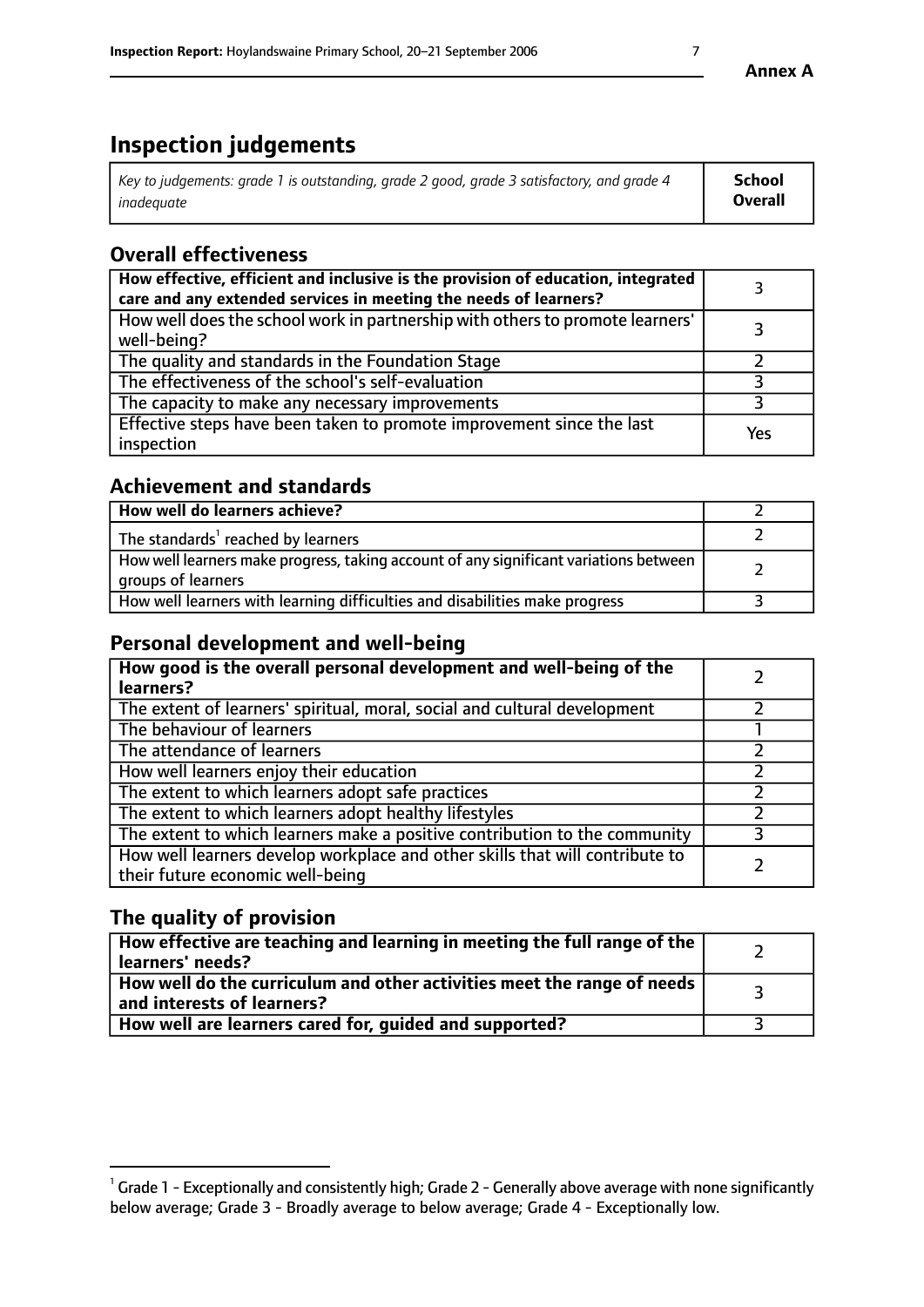## **Leadership and management**

| How effective are leadership and management in raising achievement<br>and supporting all learners?                                              |    |
|-------------------------------------------------------------------------------------------------------------------------------------------------|----|
| How effectively leaders and managers at all levels set clear direction leading<br>to improvement and promote high quality of care and education |    |
| How effectively performance is monitored, evaluated and improved to meet<br>challenging targets                                                 | 3  |
| How well equality of opportunity is promoted and discrimination tackled so<br>that all learners achieve as well as they can                     |    |
| How effectively and efficiently resources, including staff, are deployed to<br>achieve value for money                                          | 3  |
| The extent to which governors and other supervisory boards discharge their<br>responsibilities                                                  |    |
| Do procedures for safequarding learners meet current government<br>requirements?                                                                | No |
| Does this school require special measures?                                                                                                      | No |
| Does this school require a notice to improve?                                                                                                   | No |